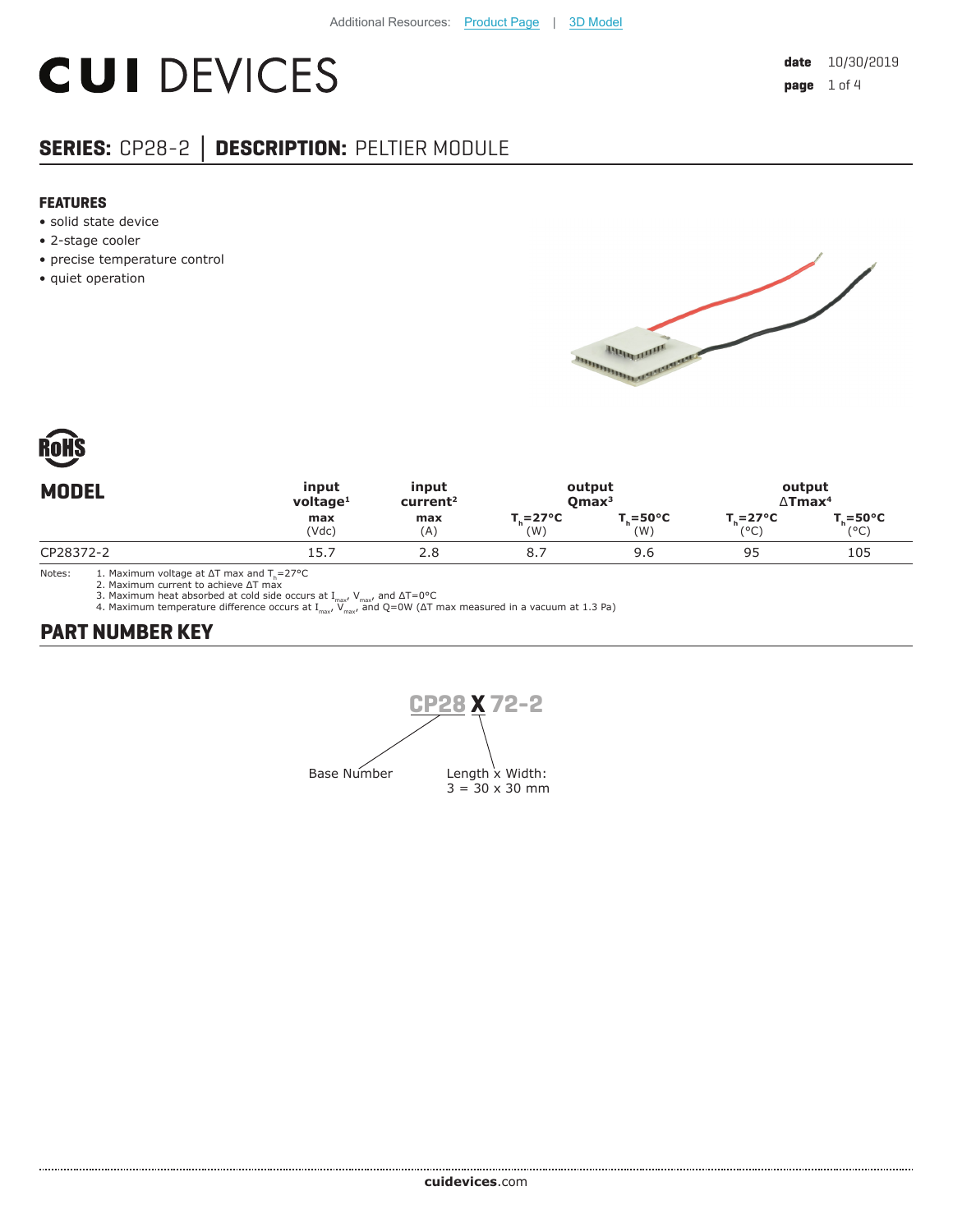#### **SPECIFICATIONS**

| parameter                        | conditions/description                  | min | typ | max | units |
|----------------------------------|-----------------------------------------|-----|-----|-----|-------|
| internal resistance <sup>1</sup> |                                         | 4.5 | 5.0 | 5.5 |       |
| solder melting temperature       | connection between thermoelectric pairs | 138 |     |     | °C    |
| assembly compression             |                                         |     |     |     | MPa   |
| hot side plate                   |                                         |     |     | 80  | °C    |
| <b>RoHS</b>                      | ves                                     |     |     |     |       |

Note: 1. Measured by AC 4-terminal method at 25°C

#### **MECHANICAL DRAWING**

units: mm

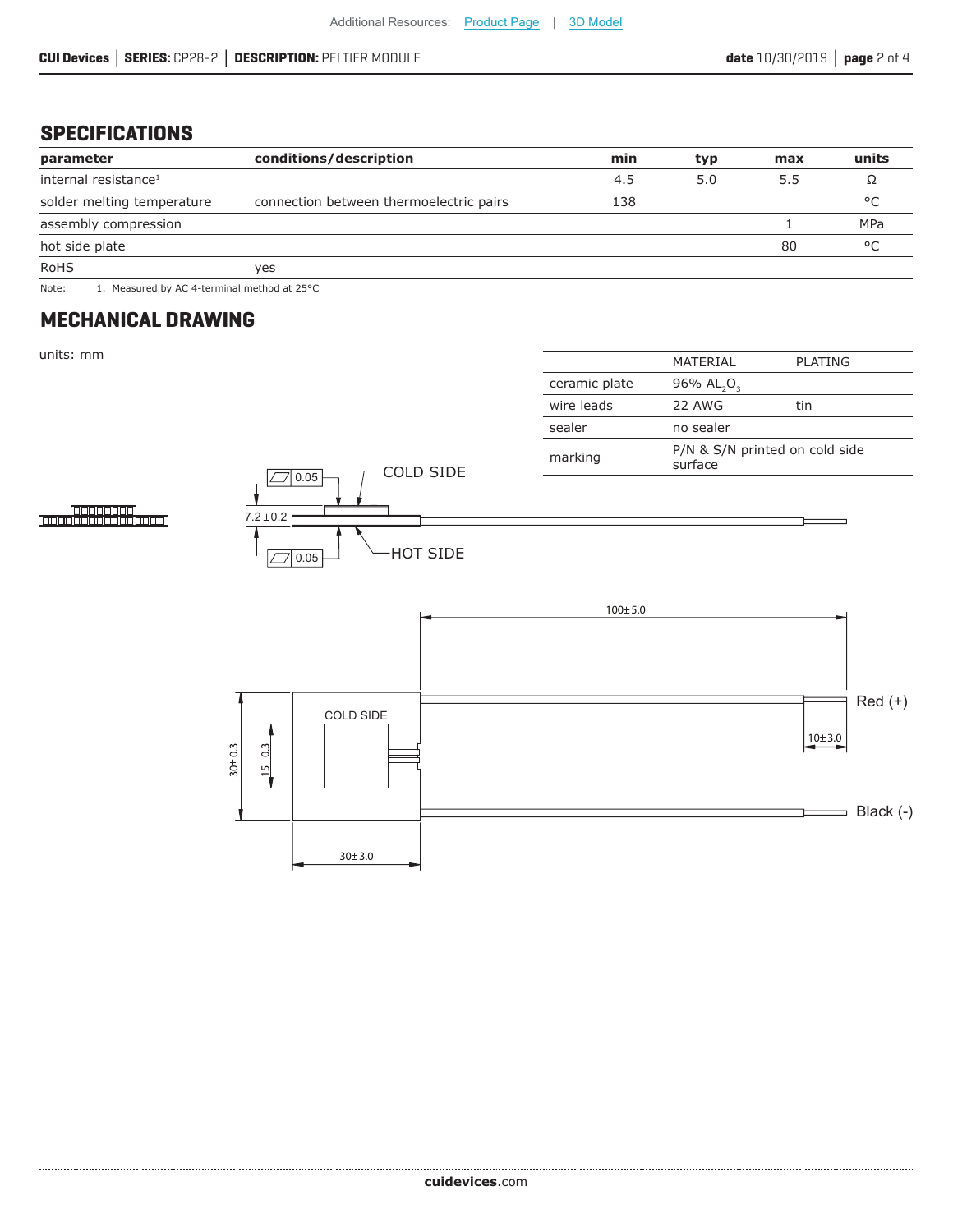## **PERFORMANCE (Th=27°C)**



### **PERFORMANCE (Th=50°C)**